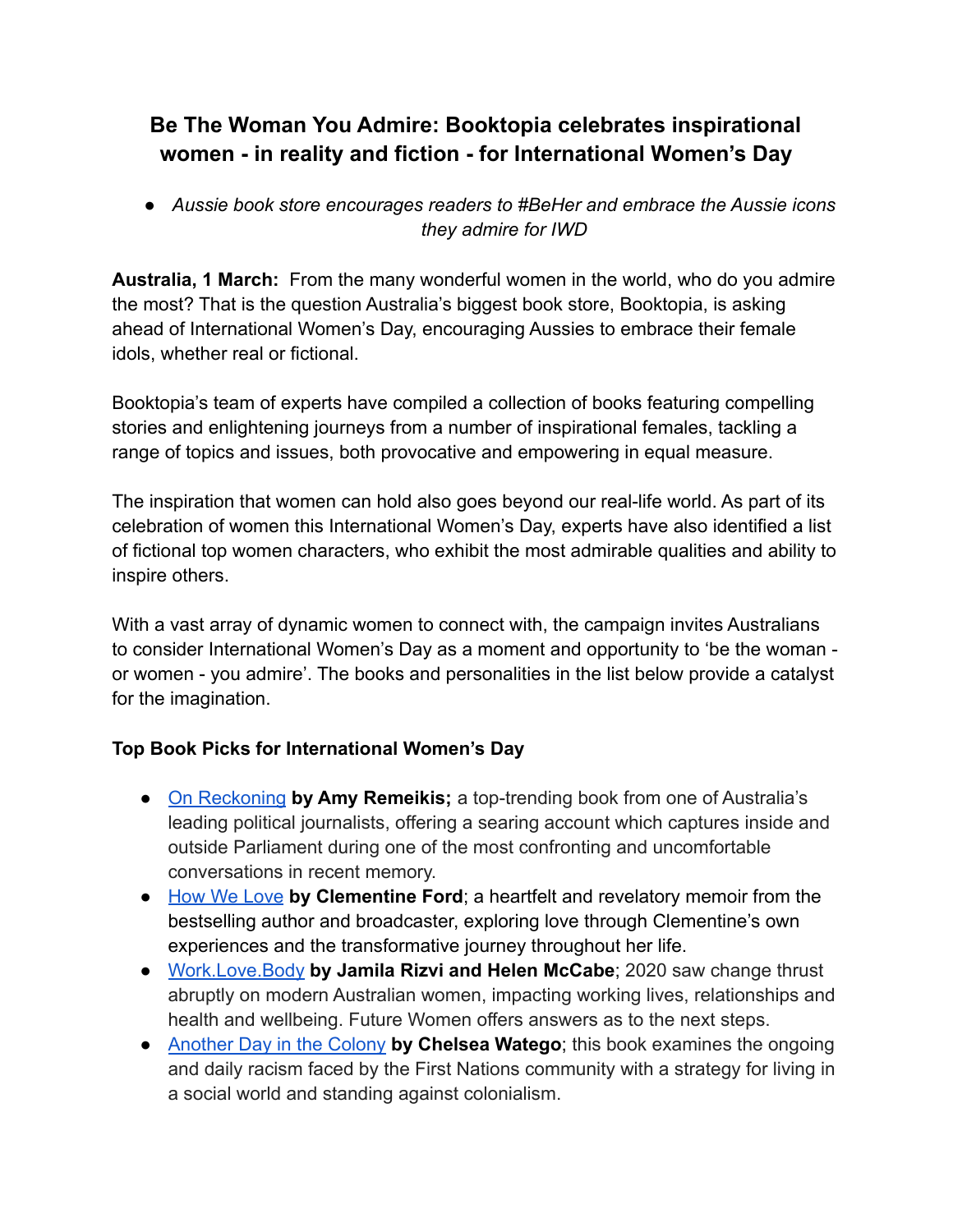- [The Success Experiment](https://www.booktopia.com.au/the-success-experiment-lillian-ahenkan/book/9780648987482.html) **by Lillian Ahenkan aka Flex Mami;** find out how Lillian conducted her experiment, transforming herself from a uni drop-out stuck in a career paying in burnout, into a highly sought-after media personality.
- [Sheilas](https://www.booktopia.com.au/sheilas-eliza-reilly/book/9781760984014.html) **by Eliza Reilly;** take an entertaining trip through Australian history, reviving the forgotten stories of the badass Sheilas we were never taught about in school.
- [You're Doing It Wrong](https://www.booktopia.com.au/you-re-doing-it-wrong-kaz-cooke/book/9781760896973.html) **by Kaz Cooke;** take an outrageous tour through the centuries of terrible advice foisted upon women, telling them what they should and shouldn't be doing, complete with humour, rage, intelligence and wit.
- [Secrets of Women's Healthy Ageing](https://www.booktopia.com.au/secrets-of-women-s-healthy-ageing-cassandra-szoeke/book/9780522877236.html) **by Cassandra Szoeke;** explore the findings of a unique study that provides the key ingredients for living a long and healthy life.
- [Bad Feminist](https://www.booktopia.com.au/bad-feminist-roxane-gay/book/9781472119735.html) **by Roxane Gay**; the critically-acclaimed writer takes us on a fun journey of her evolution as a woman, including riding through modern day culture and feminism as it is today.
- [Power](https://www.booktopia.com.au/power-kemi-nekvapil/book/9781761045240.html) **by Kemi Nekvapil**; a guide to living life in full and without apology and reclaiming your power, courtesy of one of Australia's most esteemed personal coaches.
- [Rising Heart](https://www.booktopia.com.au/rising-heart-aminata-conteh-biger/book/9781760784966.html) **by Aminata Conteh-Biger**; charting one woman's breathtaking and heartbreaking journey from unimaginable trauma to becoming a power for good.
- [Don't Be Too Polite, Girls](https://www.booktopia.com.au/don-t-be-too-polite-girls-wendy-mccarthy/book/9781760878306.html) **by Wendy McCarthy;** gain a deeper insight into a trailblazing personality who has been on the leading edge of feminism for more than 50 years.

# **Top Fictional Female Icons, picked by the Booktopia Team**

- **●** Detective Sergeant Kate Miles from [The Torrent](https://www.booktopia.com.au/the-torrent-dinuka-mckenzie/book/9781460760192.html)
- Mim from [The Mother Fault](https://www.booktopia.com.au/the-mother-fault-kate-mildenhall/book/9781760854478.html)
- **●** Suzy from [The Truth About Her](https://www.booktopia.com.au/the-truth-about-her-jacqueline-maley/book/9781460759165.html)
- **●** Billie Walker from [The War Widow](https://www.booktopia.com.au/the-war-widow-tara-moss/book/9780732290665.html)
- **●** Kerry from [Too Much Lip](https://www.booktopia.com.au/too-much-lip-melissa-lucashenko/book/9780702263040.html)
- **●** Calida from [Burnt Out](https://www.booktopia.com.au/burnt-out-victoria-brookman/book/9781460760321.html)
- **●** Dorothea Brooks from [Middlemarch](https://www.booktopia.com.au/middlemarch-george-eliot/book/9780099516231.html)
- **●** Helen Graham from [The Tenant of Wildfell Hall](https://www.booktopia.com.au/the-tenant-of-wildfell-hall-anne-bronte/book/9781784870751.html)
- **●** Elizabeth Macarthur from [A Room Made of Leaves](https://www.booktopia.com.au/a-room-made-of-leaves-kate-grenville/book/9781922330024.html)
- **●** Jo March from [Little Women and Good Wives](https://www.booktopia.com.au/little-women-with-good-wives-louisa-may-alcott/book/9780141192413.html)

Editor of Booktopia's book blog, *The Booktopian*, Olivia Fricot, said: "Not only are these books fantastic reads in their own right from some remarkable women, they speak frankly to the diversity of women's experiences, which can be as wonderful as it is challenging. It's tempting to see the abundance of books written by, about, and for